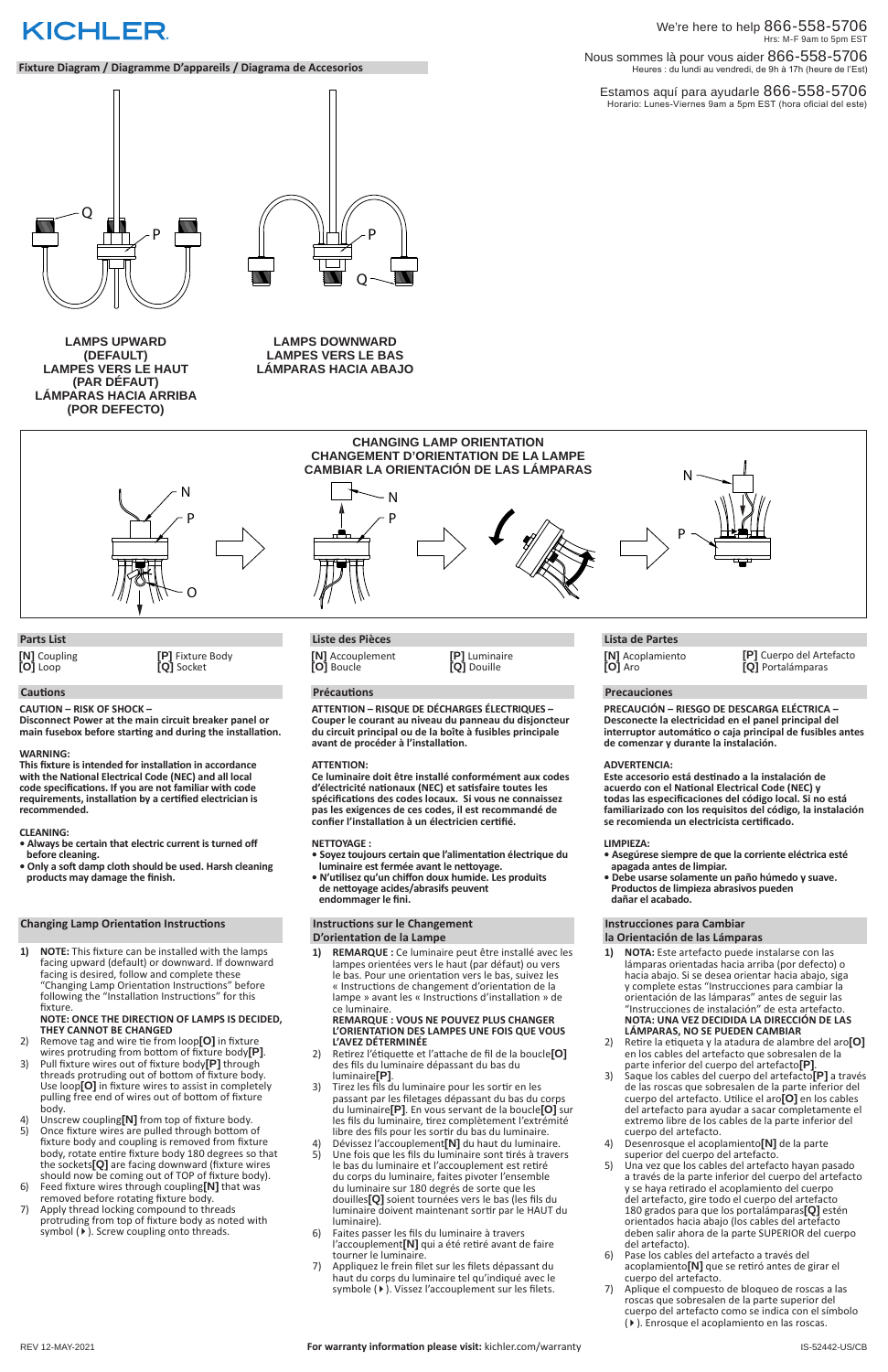# **STEMS WITH CHAIN DIRECTIONS:**

- **1) NOTE:** This fixture can be installed with the lamps facing upward (default) or downward. If downward facing is desired, follow and complete the "Changing Lamp Orientation Instructions" before following these "Installation Instructions". If installing with the lamps facing upward (default), remove tag and wire ties from loop**[O]** in fixture wires protruding from bottom of fixture body**[P]** before continuing installation.
- 2) Carefully pull free end of fixture wires from top of fixture body**[P]** to remove bottom loop**[O]** and/or slack from wires (Fig. 2).

# **KICHLER**

#### **Fixture Diagram**

### **Parts List**

#### **CAUTION – RISK OF SHOCK –**

**Disconnect Power at the main circuit breaker panel or main fusebox before starting and during the installation.** 

#### **WARNING:**

**This fixture is intended for installation in accordance with the National Electrical Code (NEC) and all local code specifications. If you are not familiar with code requirements, installation by a certified electrician is recommended.**

#### **CLEANING:**

- **Always be certain that electric current is turned off before cleaning.**
- **Only a soft damp cloth should be used. Harsh cleaning products may damage the finish.**
- **[A]** Chain **[B]** Screw Collar Loop **[C]** Threaded Ring
- **[D]** Canopy **[E]** Threaded Pipe
- **[F]** Hexnut
- 
- **[G]** Strap Mounting Screw **[H]** Outlet Box
- **Cautions**
- **[I]** Mounting Strap **[J]** Small Loop **[K]** Stems **[L]** Short Threaded Tubes<br>**[M]** Locking Chain Link **[M]** Locking Chain Link **[N]** Coupling **[O]** Loop (in fixture wires) **[P]** Fixture Body

**[Q]** Socket (on fixture body) **[R]** Glass **[S]** Socket Ring **[T]** Socket Ring Tool

 $\overline{\phantom{a}}$ 

**[U]** Finial

#### **Installation Instructions**

## **STEMS WITHOUT CHAIN DIRECTIONS:**

- 1) Follow steps 1-15 from "STEMS WITH CHAIN DIRECTIONS".
- 2) Attach one open locking chain link**[M]** to bottom of screw collar loop**[B]** and to small loop attached to top of stems. Close the locking chain link by threading the nut onto the link end.
- 3) Unscrew threaded ring**[C]**, let canopy**[D]** and threaded ring slip down.
- 4) Follow steps 20-27 from "STEMS WITH CHAIN DIRECTIONS".

**STEMS WITHOUT** J **CHAIN**



**STEMS WITH** J **CHAIN**





P

J

#### **Installation Instructions (Continued)**

\*Note: When parallel wire (SPT 1 & SPT 2) are used. The neutral wire is square shaped or ridged and the other wire will be round in shape or smooth (see illus.)



- 3) If fixture is being installed with the lamps facing downward, skip to step 5. If fixture is being installed with the lamps facing upward (default), unscrew coupling to remove coupling from top of fixture body (Fig. 3). Be sure to keep fixture wires passed through coupling for easy re-attaching.
- 4) Apply thread locking compound to threads protruding from top of fixture body as noted with symbol (4). Screw coupling**[N]** back onto threads.
- 5) Rotate arms into their correct positions as shown (Fig. 1).
- 6) Apply thread locking compound to threads protruding from bottom of fixture body**[P]** as noted with symbol (4). Screw finial**[U]** onto threads.
- 7) Pass fixture wires from coupling**[N]** on fixture body through desired number of short threaded tubes**[L]** and stems**[K]**. Screw stems together using short threaded tubes. **NOTE:** A minimum of one (1) 12-inch stem must be used when mounting fixture. Pass fixture wire through remaining stems and screw stems together. **NOTE:** Thread locking compound must be applied to all stem threads as noted with symbol ( $\blacktriangleright$ ) to prevent accidental rotation of fixture during cleaning, re-lamping, etc.
- 8) Screw first stem of connected stems into coupling**[N]** on top of fixture body using a short threaded tube.
- 9) Pass fixture wires from last stem through small loop**[J]**. Screw small loop into end of last stem.
- 10) Take threaded pipe**[E]** from parts bag and screw into screw collar loop**[B]** a minimum of 6 mm (1/4"). Lock into place with hexnut**[F]**.
- 11) Run another hexnut down threaded pipe almost touching first hexnut. Now screw threaded pipe into mounting strap**[I]**. Mounting strap must be positioned with extruded thread facing into outlet box**[H]**. Threaded pipe must protrude out the other side of mounting strap. Screw third hexnut onto end of threaded pipe protruding from back of mounting strap.
- 12) Connect mounting strap to outlet box using strap mounting screws**[G]**.
- 13) Unscrew the threaded ring**[C]** from screw collar loop**[B]**. Take canopy**[D]** and pass over screw collar loop. Approximately one half of the screw collar loop exterior threads should be exposed. Adjust screw collar loop by turning assembly up or down in mounting strap. Remove canopy.
- 14) After desired position is found, tighten both top and bottom hexnuts up against the bottom and top of the mounting strap.
- 15) Slip canopy over screw collar loop and screw on threaded ring.
- 16) Attach one open locking chain link**[M]** to bottom of screw collar loop**[B]** and to one end of chain**[A]**. Close the locking chain link by threading the nut onto the link end.
- 17) Attach second open locking chain link**[M]** to other end of chain**[A]** and to small loop**[J]**. Close the locking chain link by threading the nut onto the link end.
- 18) Unscrew threaded ring**[C]**, let canopy**[D]** and threaded ring slip down. 19) Weave fixture wires through chain links**[A]** no more than 3 inches apart.
- 20) Pass wire through screw collar loop**[B]**, threaded ring**[C]**, canopy**[D]**, threaded pipe**[E]** and into outlet box**[H]**.
- 21) Grounding instructions: (See Illus. a or b).
	- a) On fixtures where mounting strap is provided with a hole and two raised dimples, wrap ground wire from outlet box around green ground screw, and thread into hole.
	- b) On fixtures where a cupped washer is provided,attach ground wire from outlet box under cupped washer and green ground screw, then thread into mounting strap.

If fixture is provided with ground wire, connect fixture ground wire to outlet box ground wire with wire connector after following the above steps. Never connect ground wire to black or white power supply wires.

22) Make wire connections. Reference chart below for correct connections and wire accordingly.

| <b>Connect Black or Red</b> | <b>Connect White Supply</b> |
|-----------------------------|-----------------------------|
| <b>Supply Wire to:</b>      | Wire to:                    |
| <b>Black</b>                | White                       |
| *Parallel cord (round &     | *Parallel cord (square &    |
| smooth)                     | ridged)                     |
| Clear, Brown, Gold or       | Clear, Brown, Gold or Black |
| <b>Black without Tracer</b> | with Tracer                 |
| Insulated wire (other       | Insulated wire (other       |
| than green) with copper     | than green) with silver     |
| conductor                   | conductor                   |

- 23) Raise canopy to ceiling. Secure canopy in place by tightening threaded ring**[C]** onto screw collar loop**[B]**.
- 24) Carefully slip glass**[R]** over socket**[Q]**.
- 25) While holding glass over socket, screw socket ring**[S]** onto socket and tighten to secure glass. Use socket ring tool**[T]** to assist in fully screwing socket ring onto socket. DO NOT OVER-TIGHTEN.
- 26) Repeat for remaining sockets.
- 27) Insert recommended bulbs (Not supplied).

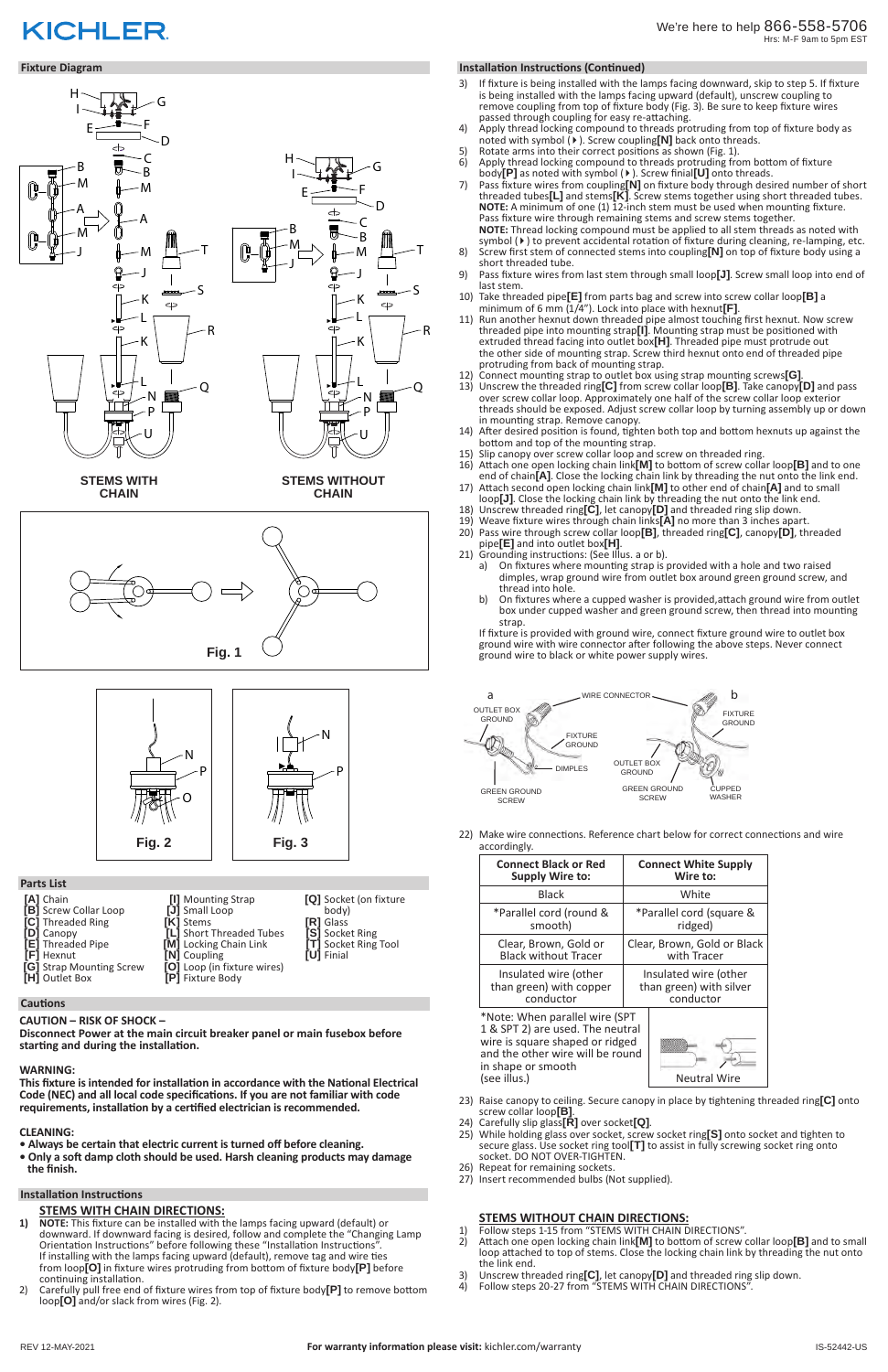#### **Diagramme d'appareils**

#### **ATTENTION – RISQUE DE DÉCHARGES ÉLECTRIQUES -**

**Couper le courant au niveau du panneau du disjoncteur du circuit principal ou de la boîte à fusibles principale avant de procéder à l'installation.**

#### **ATTENTION:**

**Ce luminaire doit être installé conformément aux codes d'électricité nationaux (NEC) et satisfaire toutes les spécifications des codes locaux. Si vous ne connaissez pas les exigences de ces codes, il est recommandé de confier l'installation à un électricien certifié.**

#### **NETTOYAGE :**

- **Soyez toujours certain que l'alimentation électrique du luminaire est fermée avant le nettoyage.**
- **N'utilisez qu'un chiffon doux humide. Les produits de nettoyage acides/abrasifs peuvent endommager le fini.**

#### **Liste des Pièces**

#### **Précautions**

**[A]** Chaîne **[B]** Boucle à Vis **[C]** Bague Filetée

**[D]** Cache **[E]** Tube Fileté **[F]** Écrou Hexagonal **[G]** Vis de Montage de L'étrier **[H]** Boîte de Sortie

- **[I]** Étrier de Montage **[J]** Petite Boucle **[K]** Tiges **[L]** Tubes Filetés Courts
	- **[M]** Maillon de la Chaîne de Verrouillage
		- **[N]** Accouplement **[O]** Boucle (sur les Fils du Luminaire)
- **[P]** Luminaire **[Q]** Douille (Sur le Luminaire) **[R]** Verre **[S]** Bague à Douille **[T]** Outil Pour Bague à Douille

 $\overline{\phantom{a}}$ 

**[U]** Ornement

#### **ORIENTATIONS DES TIGES AVEC CHAÎNE :**

- **1) REMARQUE :** Ce luminaire peut être installé avec les lampes orientées vers le haut (par défaut) ou vers le bas. Pour une orientation vers le bas, suivez les « Instructions de changement d'orientation de la lampe » avant ces « Instructions d'installation ». En cas d'installation avec les lampes orientées vers le haut (par défaut), retirez l'étiquette et les attaches de fil de la boucle**[O]** des fils du luminaire dépassant du bas du luminaire**[P]** avant de procéder à l'installation.
- 2) Tirez avec précaution l'extrémité libre des fils du luminaire par le haut du luminaire**[P]** pour retirer la boucle inférieure**[O]** et / ou bien tendre les fils (Fig. 2).
- 3) Si le luminaire est installé avec les lampes orientées vers le bas, passez à l'étape 5. Si le luminaire est installé avec les lampes orientées vers le haut (par défaut), dévissez l'accouplement pour retirer l'accouplement du haut du corps du luminaire (Fig. 3). Assurez-vous que les fils du luminaire passent à travers l'accouplement pour faciliter une future fixation.
- 4) Appliquez le frein filet sur les filets dépassant du haut du corps du luminaire tel qu'indiqué avec le symbole (4). Revissez l'accouplement sur les filets.
- 5) Faites pivoter les bras dans la position appropriée (voir Fig. 1).<br>6) Appliquez du frein filet sur les filets dépassant du bas du lumir
- 6) Appliquez du frein filet sur les filets dépassant du bas du luminaire**[P]** tel qu'indiqué par le symbole (4). Vissez l'ornement**[U]** sur les filets.
- 7) Faites passer les fils de la l'accouplement**[N]** par le nombre souhaité de tubes filetés courts**[L]** et de tiges**[K]**. Vissez les tiges ensemble à l'aide de tubes filetés courts. **REMARQUE :** Utiliser une (1) tige minimum de 30 cm (12 po) pour le montage du luminaire. Acheminer le fil du luminaire par les tiges restantes et visser les tiges ensemble.

**REMARQUE :** Appliquez le frein filet sur tous les filets de la tige indiqués par le symbole ( $\blacktriangleright$ ) pour empêcher la rotation accidentelle du luminaire pendant le nettoyage, remplacement des ampoules, etc.

- 8) Vissez la première des tiges connectées dans l'accouplement **[N]** sur le dessus du luminaire à l'aide d'un tube fileté court.
- 9) Faites passer les fils du luminaire de la dernière tige à travers la petite boucle**[J]**. Vissez la petite boucle sur l'extrémité de la dernière tige.
- 10) Prenez le tube fileté**[E]** du sac des pièces et vissez la boucle à vis**[B]** à un minimum de 6 mm (1/4 po). Bloquez avec l'écrou hexagonal**[F]**.
- 11) Vissez un autre écrou hexagonal sur le tube fileté jusqu'à ce qu'il entre presque en contact avec le premier écrou hexagonal. Vissez maintenant le tube fileté dans l'étrier de montage**[I]**. L'étrier de montage doit être placé avec le filetage extrudé faisant face à la boîte de sortie**[H]**. Le tube fileté doit sortir de l'autre côté de l'étrier de montage. Vissez le troisième écrou hexagonal sur l'extrémité du tube fileté sortant de l'arrière de l'étrier de montage.
- 12) Fixez l'étrier de montage sur la boîte de sortie avec les vis de montage de l'étrier**[G]**.
- 13) Dévissez la bague filetée**[C]** de la boucle à vis**[B]**. Passez le cache**[D]** sur la boucle à vis. Environ la moitié du filetage extérieur de la boucle à vis doit être visible. Ajustez la boucle à vis en tournant l'ensemble vers le haut ou le bas dans l'étrier de montage. Enlevez le cache.
- 14) Une fois bien positionné, serrez les écrous hexagonaux en haut et en bas contre le dessous et le dessus de l'étrier de montage.
- 15) Passez le cache sur la boucle à vis et vissez dans la bague filetée.
- 16) Attachez un maillon de chaîne de verrouillage ouvert**[M]** au bas de la boucle à vis**[B]** et à une extrémité de la chaîne**[A]**. Fermez le maillon de chaîne de verrouillage en vissant l'écrou sur l'extrémité du maillon.
- 17) Attachez le deuxième maillon de chaîne de verrouillage ouvert**[M]** à l'autre extrémité de la chaîne**[A]** et à la petite boucle**[J]**. Fermez le maillon de chaîne de verrouillage en vissant l'écrou sur l'extrémité du maillon.
- 18) Dévissez la bague filetée**[C]**, laissez le cache**[D]** et la bague filetée glisser vers le bas.
- 19) Passez les fils du luminaire à travers les maillons de la chaîne**[A]** à une distance de 7 cm maximum entre eux.
- 20) Faites passer le fil à travers la boucle à vis**[B]**, la bague filetée**[C]**, le cache**[D]**, le tube fileté**[E]** et dans la boîte de sortie**[H]**.
- 21) Connecter les fils. Se reporter au tableau ci-dessous pour faire les connexions.

| Connecter le fil noir ou                                                                                                                      | Connecter le fil blanc de      |  |
|-----------------------------------------------------------------------------------------------------------------------------------------------|--------------------------------|--|
| rouge de la boite                                                                                                                             | la boîte                       |  |
| A Noir                                                                                                                                        | A Blanc                        |  |
| *Au cordon parallèle (rond                                                                                                                    | *Au cordon parallèle (à        |  |
| et lisse)                                                                                                                                     | angles droits el strié)        |  |
| Au transparent, doré,                                                                                                                         | Au transparent, doré,          |  |
| marron, ou noir sans fil                                                                                                                      | marron, ou noir avec un til    |  |
| distinctif                                                                                                                                    | distinctif                     |  |
| Fil isolé (sauf fil vert) avec                                                                                                                | Fil isolé (sauf fil vert) avec |  |
| conducteur en cuivre                                                                                                                          | conducteur en argent           |  |
| *Remarque: Avec emploi d'un<br>fil paralléle (SPT 1 et SPT 2). Le<br>fil neutre est á angles droits ou<br>strié et l'autre fil doit étre rond |                                |  |

ou lisse (Voir le schéma). Fil Neutre

- 22) Soulevez le cache jusqu'au plafond. Fixez le cache en vissant la bague filetée**[C]** sur la boucle à vis**[B]**.
- 23) Glissez soigneusement le verre**[R]** sur la douille**[Q]**.

24) Tout en maintenant le cache sur la douille, vissez la bague à douille**[S]** sur la douille et serrez pour fixer le verre. Utilisez l'outil pour bague à douille**[T]** pour bien visser la bague à douille sur la douille. NE PAS SERRER EXCESSIVEMENT.

- 25) Répétez l'opération pour les autres douilles.
- 26) Installez les ampoules recommandées (non fournies).

# **Instructions d'installation**

# **ORIENTATIONS DES TIGES SANS CHAÎNE :**

- 1) Procédez selon les instructions ORIENTATIONS DES TIGES AVEC CHAÎNE, étapes de 1 à 15.
- 2) Attachez un maillon de chaîne de verrouillage ouvert**[M]** au bas de la boucle à vis**[B]** et à une petite boucle en haut des tiges. Fermez le maillon de chaîne de verrouillage en vissant l'écrou sur l'extrémité du maillon.
- 3) Dévissez la bague filetée**[C]**, laissez le cache**[D]** et la bague filetée glisser vers le bas.
- 4) Procédez selon les instructions ORIENTATIONS DES TIGES AVEC CHAÎNE, étapes de 20 à 26.

**CHAÎNE**







P